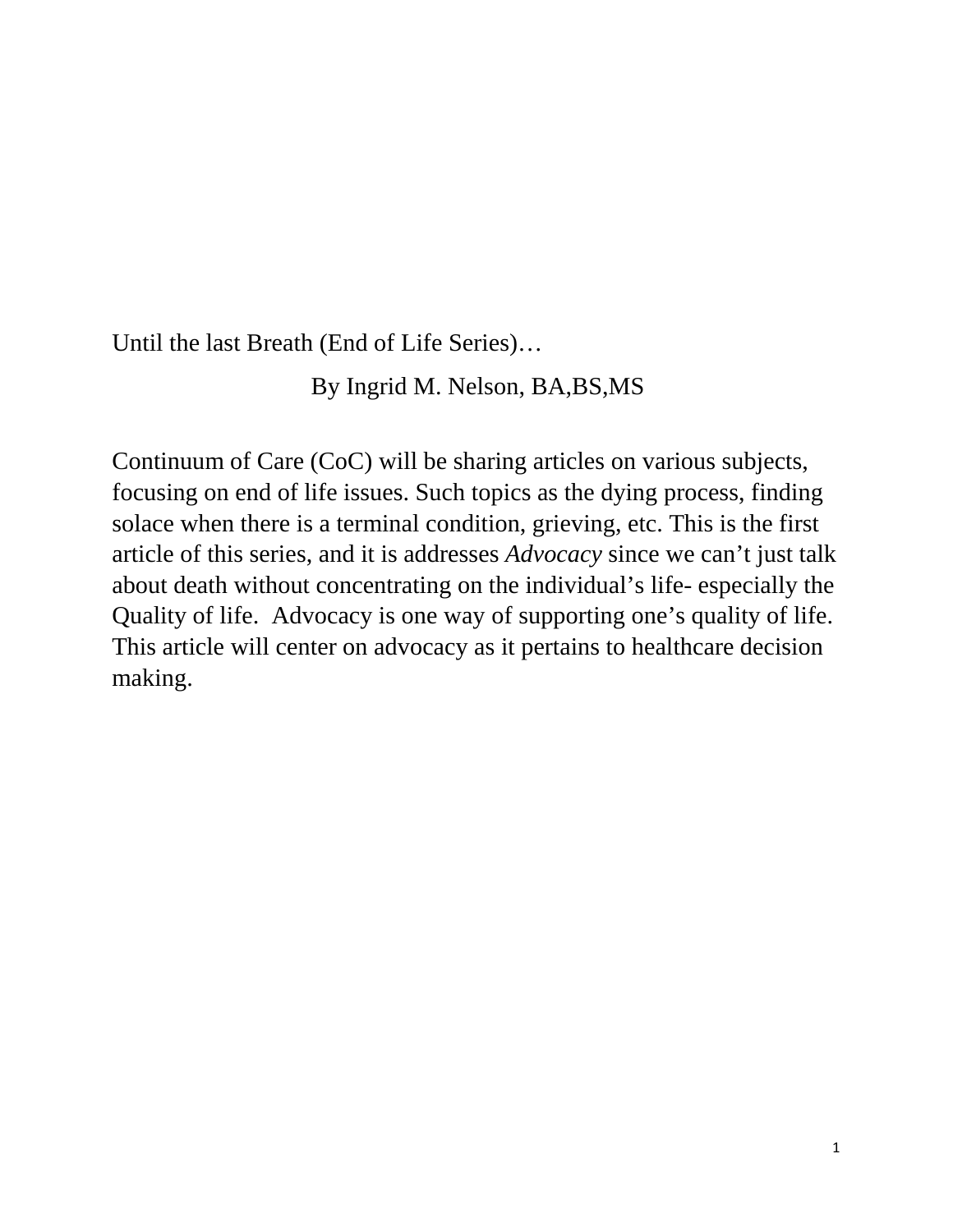# *"As Long as I have breath…I will advocate for you"*

Practical Guide for Advocating for Healthcare

I recall an incident that had occurred a long time ago that prompted me to redefine my approach to advocacy. A Case Manager (CM) had a client who was in the ICU as he had become seriously ill – suddenly and unexpectedly. The CM was frantically trying to find someone who could make healthcare decisions for this patient since the hospital policy stipulated that a person who was "mentally retarded" needed to have a guardian [n.b. that policy has since been revamped after many discussions, educational trainings and negotiations]. Unfortunately, while the CM was making phone calls to locate a healthcare decision maker, the client passed away. This was disheartening to the CM as she wanted to be there with the client since his estranged family members had not yet arrived at the hospital and she felt he "died all alone."

That incident forced me to take a closer look at the role healthcare decision making has on assuring good quality of life; and the importance of having plans in place while things are going well as opposed to waiting until conditions become critical. I know, oh too well, how easy it is to fall into the trap of taking the stance of *crossing that bridge when we come to it*, especially when there are no current emergencies and the individual is doing fairly well. Yet, we know that things can change overnight and that if safety nets are not in place- in this case-not having a healthcare decision maker – valuable time can be spent trying to put out the fire. Those moments could have been used, instead, to have quality time with the individual in the hospital or at his/her bedside.

I understood then that all my efforts, as an Advocate, should not be so much about sickness and/or death, but to work on assuring that the individual has sufficient supports to uphold a good *Quality of life*- throughout the time we work with each individual! Yet, I know down the road, time will have to be designated for end of life planning. However, for the most part- supports have to be available for a person's *life*- ascertaining that the individual is happy, comfortable, and healthy. This needs to be within the realm of his/her physical/mental conditions; and that choices made by or for this person should be wholesome and sound. This also involves healthcare decision making.

Although, we strive to be omnipresent, reality dictates that we are not; and there is no guarantee that we will have the opportunity to say our proper good-byes to all of our clients. Nevertheless, it is incumbent upon us as team members to confirm that plans are in place, and to make sure that the healthcare decision maker is *actively and ardently* involved in the decision making process whether this role is carried out by the individual him/herself or a surrogate.

So let's explore some premises or concepts to keep in mind:

1) Healthcare and Quality of life go hand-in-hand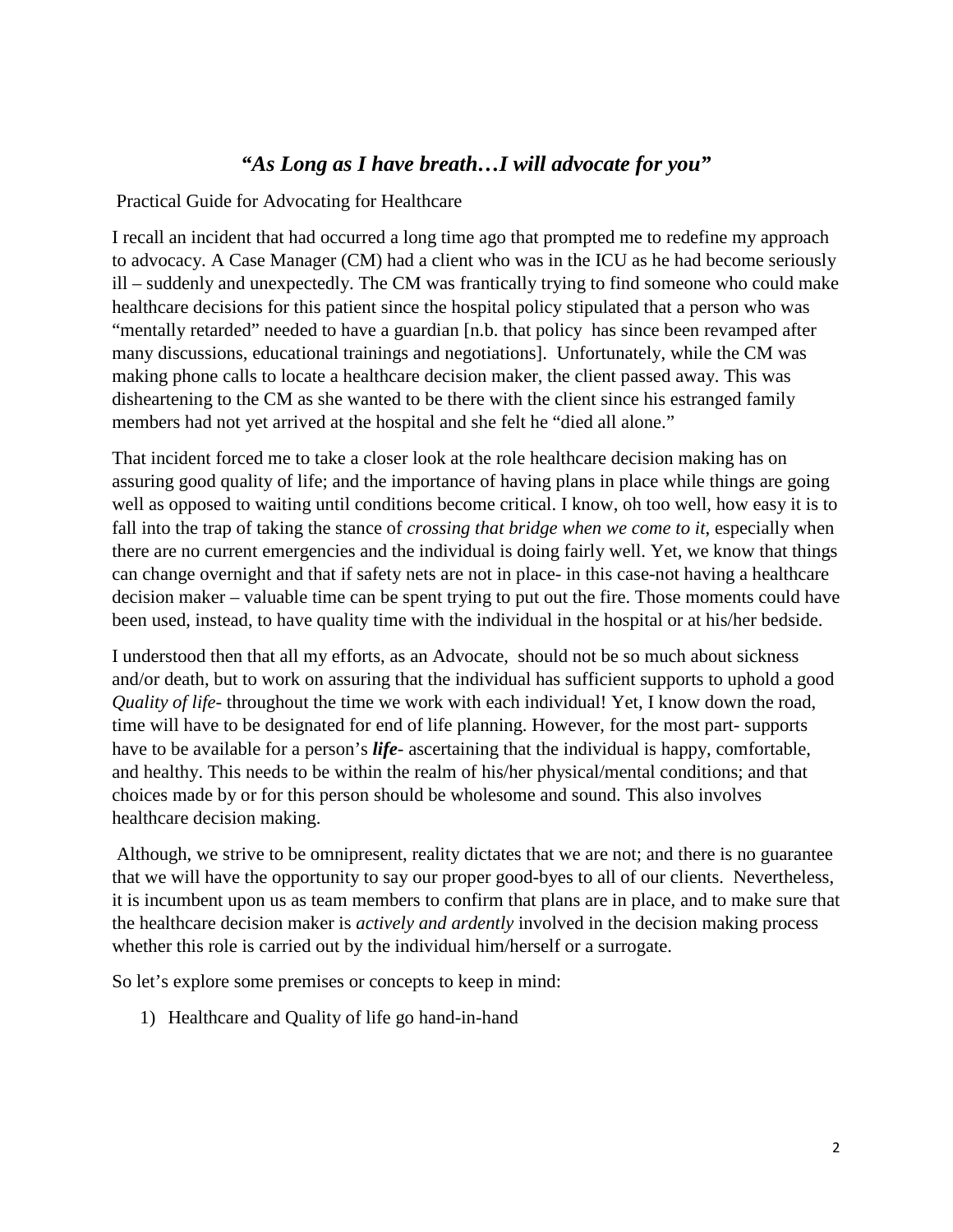- 2) It is imperative that **paid Interdisciplinary Team (IDT) members (e.g. Case Managers, therapists, etc.,)** *are always guided by the fact that they do not ever make healthcare decision for the individuals they serve! We can advise, but not decide.*
- 3) *Keeping the above in mind, the identified healthcare decision maker or surrogate should be a regular participant at meetings (in –person, sending a designee or via conference calls) and that it is essential that a synergistic connection is developed among the healthcare decision maker(s) and the IDT members (paid staff)for the welfare of the individual they serve*
- 4) *Regardless of who the healthcare decision maker is, when it comes to communication, s/he should have a reciprocal and professional rapport with the other IDT members ( individual, Case Manager, House Lead, etc.,) whereby information is effectively and securely shared at the appropriate time and with those who should be made aware of the information*
- 5) *Distinguish between when the Healthcare Decision Maker has the sole responsibility of making an informed healthcare decisions (captured on a Decision Consultation Form) vs. when the IDT, as a whole, can put their heads together to come up with a viable, non-healthcare- related decision as one unit (captured on a Team Justification Form)*
- 6) *Each member has his/her role, so no one is left out, but call it the nature of the beast or the luck of the draw… the Case Manager is responsible for generating and completing certain documents ( e.g. Decision Consultation Form) or assuring that the documents exists ( Plenary Guardianship Letters)and that a copy is at the residence, Day program, etc. in regards to Healthcare Decision Making*
- 7) *Forewarned is Forearmed- Have preliminary discussions with the individual when things are going well, especially when it comes to healthcare. Having the "we will cross that bridge when we come to it" approach is not often prudent-as you will come up on the bridge faster than anticipated. Of course, this does not mean that you have to have all the answers right then and there. What is does mean is that one can get peace of mind when the "what if " forms and documents are in place. For example- what if a guardian were to get into an accident – who would make decisions in his/her stead? Having a designated person can help. Provisions of the NM Uniform Healthcare Decisions Act would allow a surrogate to be chosen in this instance. However, through a Power of Attorney, a guardian could choose an adult to take over the guardianship role and duties for 6 months while the guardian is recovering (check Probate Code section 45-5-104).*

## **Basics in Healthcare Decision Making 101**

I. Healthcare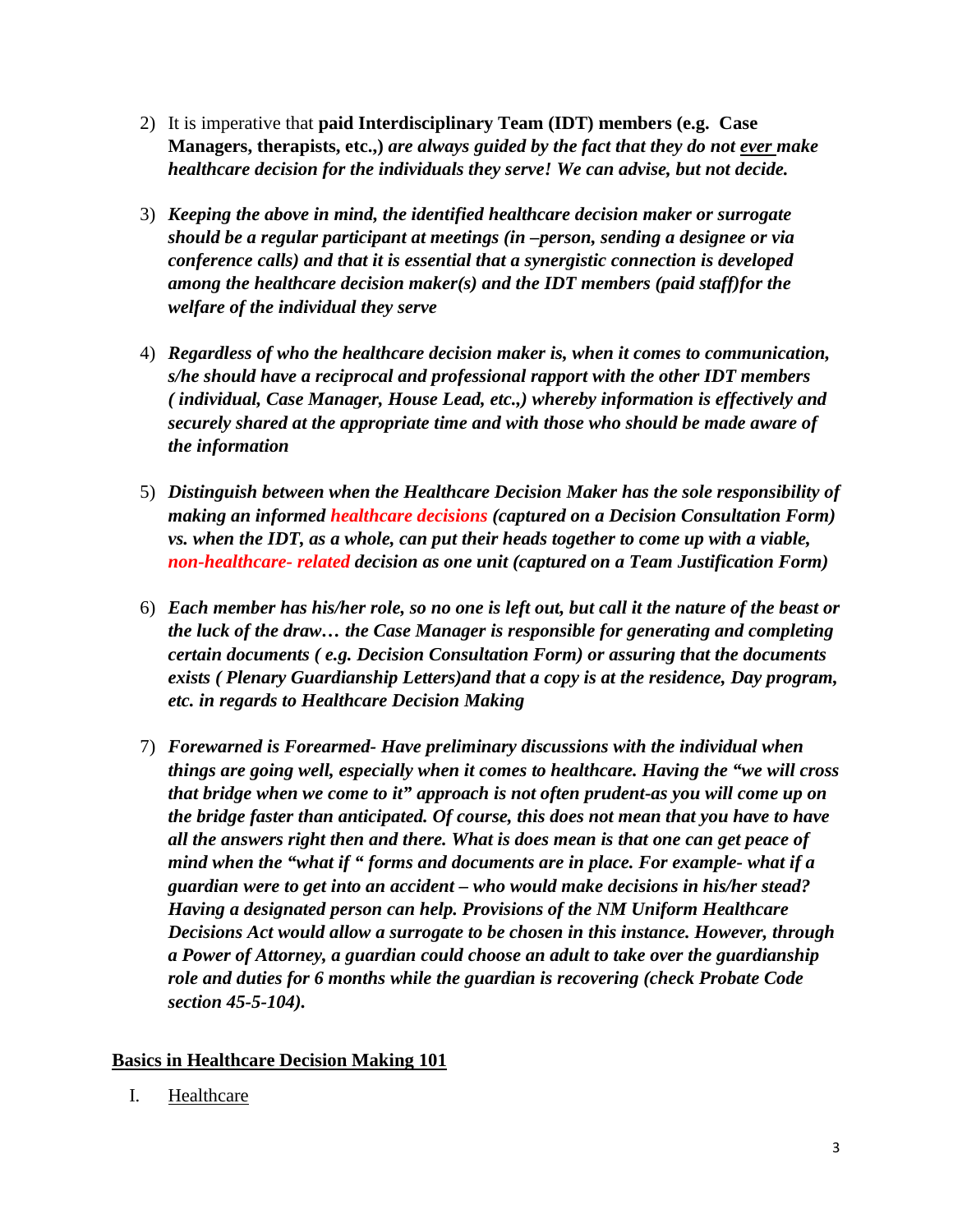Make appointments and keep regular check-ups. The Primary Care Physician or practitioner (PCP) should be the hub coordinating information between the PCP's office and the patient's Specialists/specialty clinics. This is the time when the left hand *should know* what the right hand is doing. It should also be clear why a person is going to an appointment so that the medical team does not have to use up valuable time guessing. Pertinent documents with current information should accompany the patient at the doctor's visit each and every time (e.g. **Health Passport including the MAR, Physician Consult Form, Referral Form)**

Regular check-ups are a must so that early detection of unforeseen diseases or conditions can be treated. In preparing for the doctor's visit, assist the individual in jotting down questions or concerns so that they can be addressed with the physician; check them off your sheet once the issue or question has been addressed. Believe it or not, patients or their representatives will come to our specialty clinics forgetting to inform us that the patient was in the hospital and was discharged only a few days prior. Healthcare Coordination is key (through an assigned IDT member to keep track appointments, confer with the nurse, etc.) as well as the MCO (Presbyterian, BCBS, United Health, etc.,) Care Coordinator (which is a service that comes with that insurance and is complimentary to the Case Manager so an individual *should* and can have both since one does not replace the other).

IDT members must stay on top of things such as changes in health conditions whereby appointments and/or medical consultations should take place. We must find out what symptoms or signs should warrant a call to the physician's office. Continual communication with the healthcare decision maker can also make a difference so conditions are addressed in a timely manner and healthcare plans are developed or adjusted. Now, speaking of healthcare decision makers:

## **II. Healthcare Decision Makers**

There are 4 main categories of healthcare decision makers and each must be an adult with "capacity" in order to be the rightful or legal decision maker. According to the New Mexico Uniform Healthcare Decisions Act- "**Capacity**": an individual's ability to understand and appreciate the nature and consequences of proposed health care, including its significant benefits, risks and alternatives to proposed health care and to make and communicate an informed healthcare decision." In lay man's term- the person must be of sound mind and body or have his "wits about him."

1) The non-adjudicated adult – an individual 18 or older who is capable of making his/her own decisions (capacity).

Advocate – for the person's right to make informed decisions, have it on paper and filed (e.g. Advance Directives). Anyone can get into an accident or suddenly get sick. The non-adjudicated adult should have those documents in place giving another trusty adult (not a paid staff) the authority to carry out his/her medical preferences in the event that he/she were to become incapacitated. Use one of the forms listed: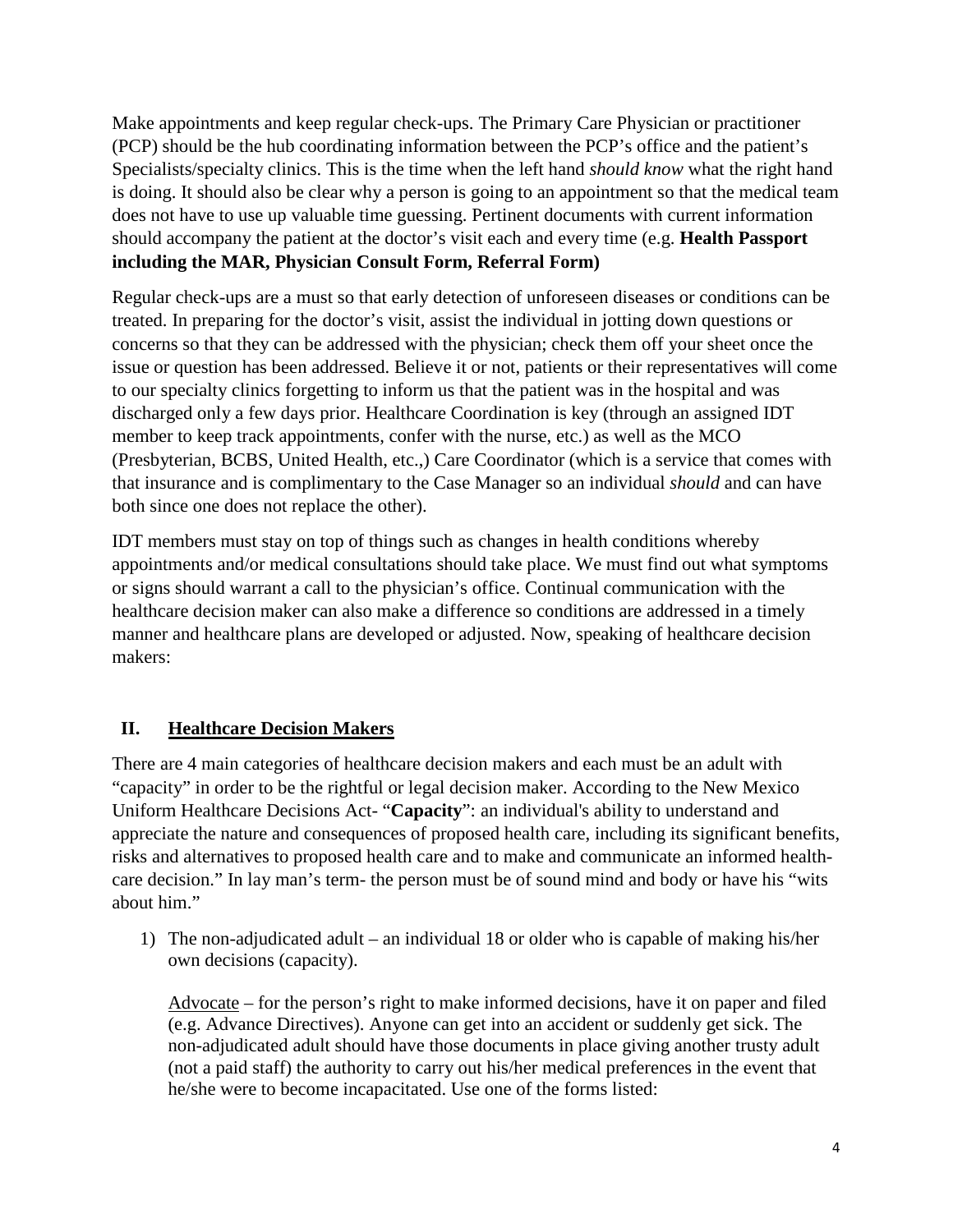Forms – *Advance Directives*, *Five Wishes*, *Living Will*, *Durable Power of Attorney*, *Decision Consultation Form* to capture the informed decision in writing (re: a recommendation), and to prompt modifications on documents (e.g. ISP, MERP) accordingly

Challenge to Advocacy - If it is not apparent that the Individual has capacity, testing and assessments should be looked into and scheduled. Do not confuse capacity with lack of good judgment. Just because a person does not agree with a medical recommendation, dabbles into risky behavior or may procrastinate when making healthy choices… does not necessarily imply that the individual lacks capacity. Assessments should be conducted by 2 medical professionals one of which ideally should be the PCP and familiar in working with the I/DD population. **Until there is an official determination that the individual lacks capacity, the individual should continue to make his/her own decisions.** 

Some individuals do not have capacity and never was deemed to have capacity even before he/she turned 18 years of age. Yet, families do not (or will not) petition for guardianship for various reasons (e.g.cost) and will resort to initiating a Power of Attorney (POA) form. The POA is not ethically or lawfully appropriate, in this case, because for a POA to be bona fide, the Principal has/had to have capacity at the time of signing the POA. Consider this- more and more hospitals, banks, establishments, etc., are protecting themselves from liability and are not going to play "Simon Says." So, don't be surprised if the administrative staff asks for alternatives, which may include requesting temporary guardianship, if there is a question of one's ability to make informed decisions.

- $\triangleright$  Suggestion:
- -If cost is an issue, contact **Office of Guardianship at DDPC** (505) 841-4519 To get information about the Guardianship program.
- Schedule **Assessments for determining Capacity**. Take care of this sooner than lateryou don't want to wait for a crisis to be the motivator.
- 2) Power of Attorney Agent, attorney-in-Fact, or Healthcare Proxy- an Agent (w/capacity) is authorized to act on behalf of another (Principal w/capacity) to make healthcare decisions and/or financial decisions (for the Principal)

Advocate- Ascertain that his form is used *properly* and that the Principal had capacity at the time this form was signed. Confer with Principal that the current Agent is still the person to make healthcare decisions for him/her. Durable POA is suggested so that in the event that the Principal was to become incompetent or lose capacity, the document would still be in effect. Although POA for healthcare does not require notary, it is *recommended* that it is signed, witnessed and notarized.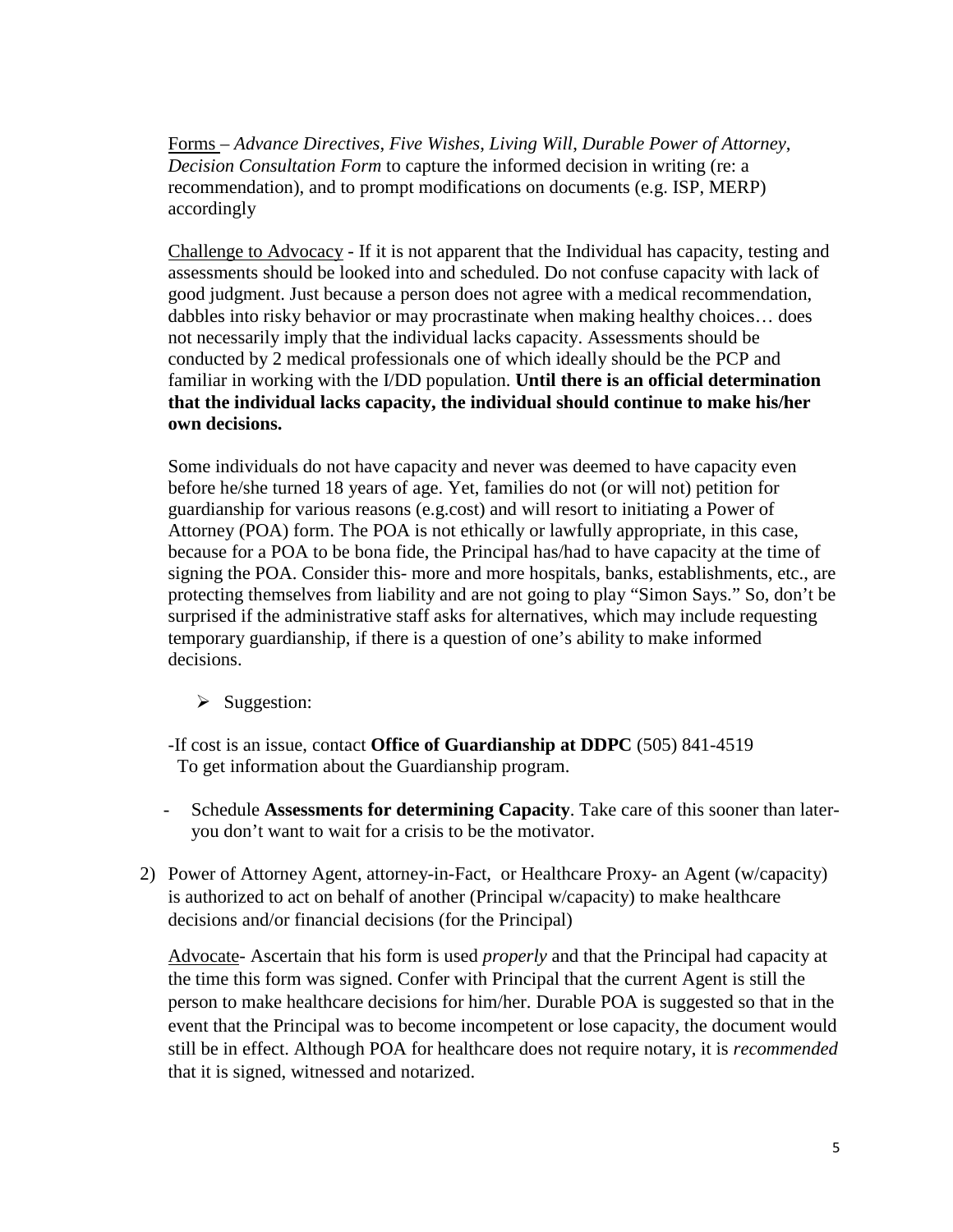Forms – *Durable Power of Attorney*, *Power of Attorney for Healthcare & Finance*, *NMPOA*, *Decision Consultation Form* to capture the informed decision in writing (re: a recommendation), and to prompt modifications on documents (e.g. ISP, healthcare plans) accordingly.

Challenge to Advocacy -Since this tends to be the "go-to" or "fallback" form when a family does not want to take on the guardianship route, it is imperative that it is clear that the Principal- the Individual whose name is on the POA & ISP- has capacity. Please do not let this slide because one establishment chooses to look the other way. We are protecting the person when we make sure that the individual has capacity and can make his/her own decisions or give consent. When that is not the case, then we have to put the **safety nets** in place by identifying a surrogate who can be in that individual's best interest while we arrange for capacity assessment and possibly seek guardianship. We never want to set up the individual where he/she will be targeted and taken advantaged of because of his/her lack of capacity. No one wants to remove anyone's right to make decisions, but if s/he lacks capacity, then we do not want to leave them vulnerable and in a precarious situation. That is not advocacy!

If the Principal *does* have capacity, then please remind the Principal that he/she is in the driver's seat and that the Agent should act on his/her behalf in the event that the Principal is unconscious, in surgery, etc. Otherwise, the Principal should be making his/her own decisions on a regular basis. POA typically kicks in when the Principal is incapacitated (unconscious) and unable to make healthcare decisions. Just because the form is a "Power" of attorney, does not mean that the Agent should be Powering- over the Principal. Nor is the POA a guardianship! So, as an advocate, we should promote independence on the part of the Principal (capacity). Do not give more authority than is indicated on the POA form- this is especially true when the Agent has always had a position of authority, as in the case of parents taking on the role as Agent. **Remember, we are there to serve the individual (the person whose name is on the ISP)!!!!!!!** 

- $\triangleright$  Suggestion:
- Getting official documents notarized is a good practice, (hopefully) it will reflect that the Principal initiated and signed the POA on his/her own volition. The Principal should not be under duress, threat, seduction, etc., in order to complete the POA. Check that information is current and accurate at least once a year (i.e. during the annual ISP) since oftentimes these documents have no expiration date and are still valid until revoked or changes are made with a new, updated POA.
- 3) Guardianship- An adult (capacity) who is appointed by the court to act on behalf of an individual (Ward) who has been deemed to lack capacity.

Advocate – Wards should have a voice and should be appropriately involved in activities and situations that can impact their lives. Even though they have a guardian, they still have human and some civil rights and should be treated with respect and dignity. We should promote and encourage the Ward to be independent and self-reliant in those areas where they can make progress and achieve success.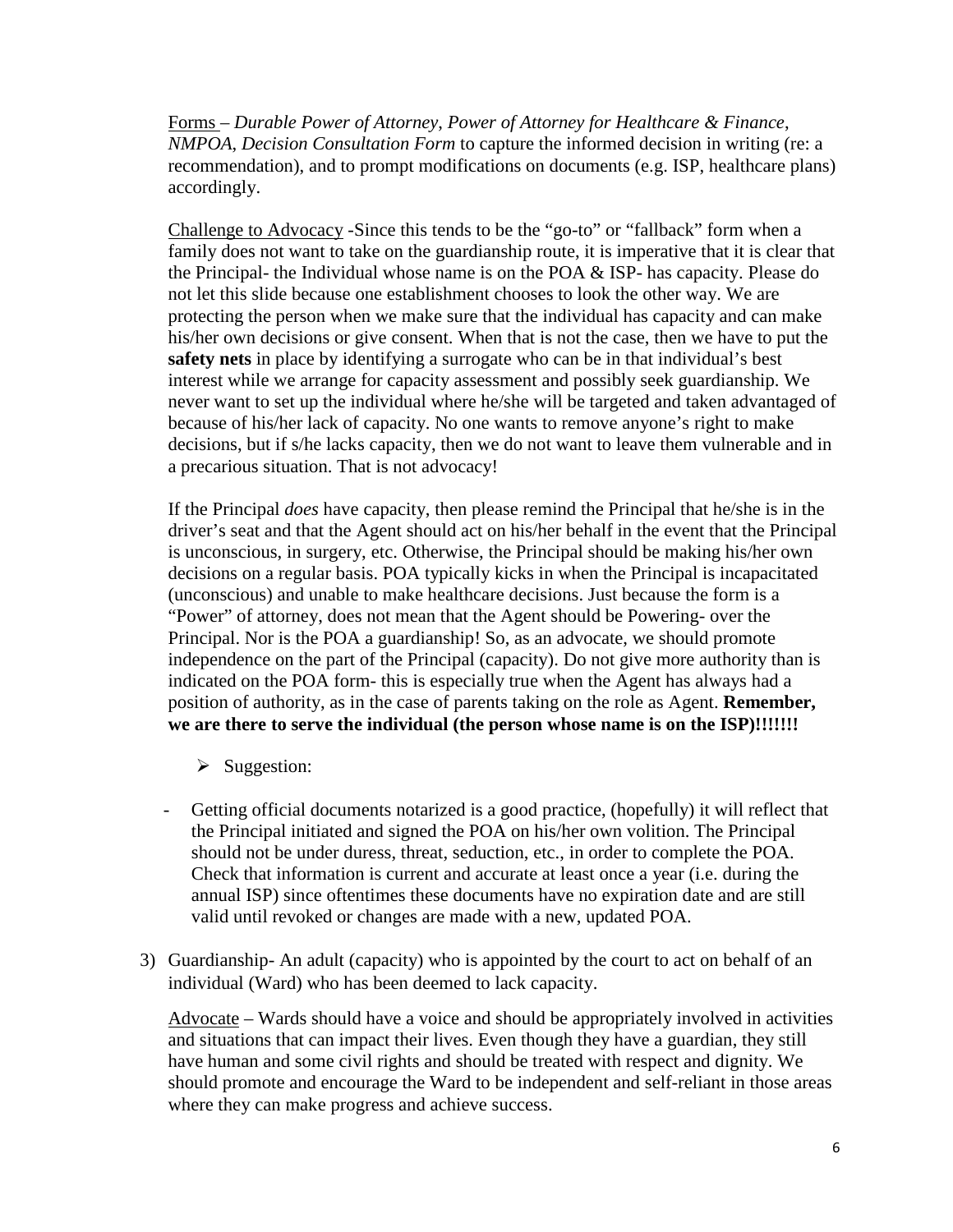Develop a rapport and foster open communication with the guardian. Provide education and information so that the guardian can make informed decisions. Ask questions for clarification more so than to be judgmental. There are different types of Guardianship (Full or Plenary, Limited, Testamentary, Treatment, + Conservatorship/finance/property). You should ask the guardian to see his/her "Letters of Guardianship" from the court so that you know to what degree of authority the guardian has in making decision for the ward. For example, there is a big difference between a Limited guardian and a Plenary guardian (check [www.nmddpc.com](http://www.nmddpc.com/) for the types and description of guardianship).

Forms – *Decision Consultation Form* to capture the informed decision in writing (re: a recommendation), and to prompt modifications on documents (e.g. ISP, MERP) accordingly.

Challenge to Advocacy – Full/Plenary guardians and guardians for Healthcare have the **sole** decision making authority in healthcare – consensus amongst the IDT is neither required or necessary. There may be times when one is not in agreement with a healthcare decision. Disagreements should not bring about disrespect. Discuss with your supervisor the appropriate course of actions you can take if (ethically, morally, etc.,) you cannot implement a healthcare decision. Please note that supporting a healthcare decision does not always mean that you are in *total* agreement of that decision. However, if one believes that the guardian is not in the best interest of the ward or there is suspicion of abuse, neglect, etc., you MUST take proper steps to report this matter (APS, DHI, Office of Guardianship, District court).

Even though paid staff are not healthcare decision makers for the ward, they are instrumental in educating and presenting materials to the guardian in order to make informed decisions. This is why it is imperative to establish open communication at the onset of forming the IDT so that sharing information is a regular occurrence. Emotions tend to escalate during serious medical trauma and it is ideal when the guardian can see the paid IDT members as a resource and vice versa. It is not easy being the guardian and healthcare decision maker- nor is it easy to be an IDT member…so work together, talk matters out and have empathy especially during these stressful times.

 $\triangleright$  Suggestion:

-Work with guardians - since it appears that out of all of the healthcare decision maker categories- this tends to have the most disparity- with the unfortunate potential of IDT gravitating to the circle (or on one side), while the guardian stays on the periphery (or other side). When we should be advocating for the IDT to consist of the Case Manager, guardian, therapist, etc. – with all members working towards inclusion, uniformity, twoway communication, and so on.

-Advocate for the team to discuss and resolve communication glitches-at the very first time that you notice them. If you allow things to steep, it may then result in miscommunication or information being given *conditionally* or the passive-aggressive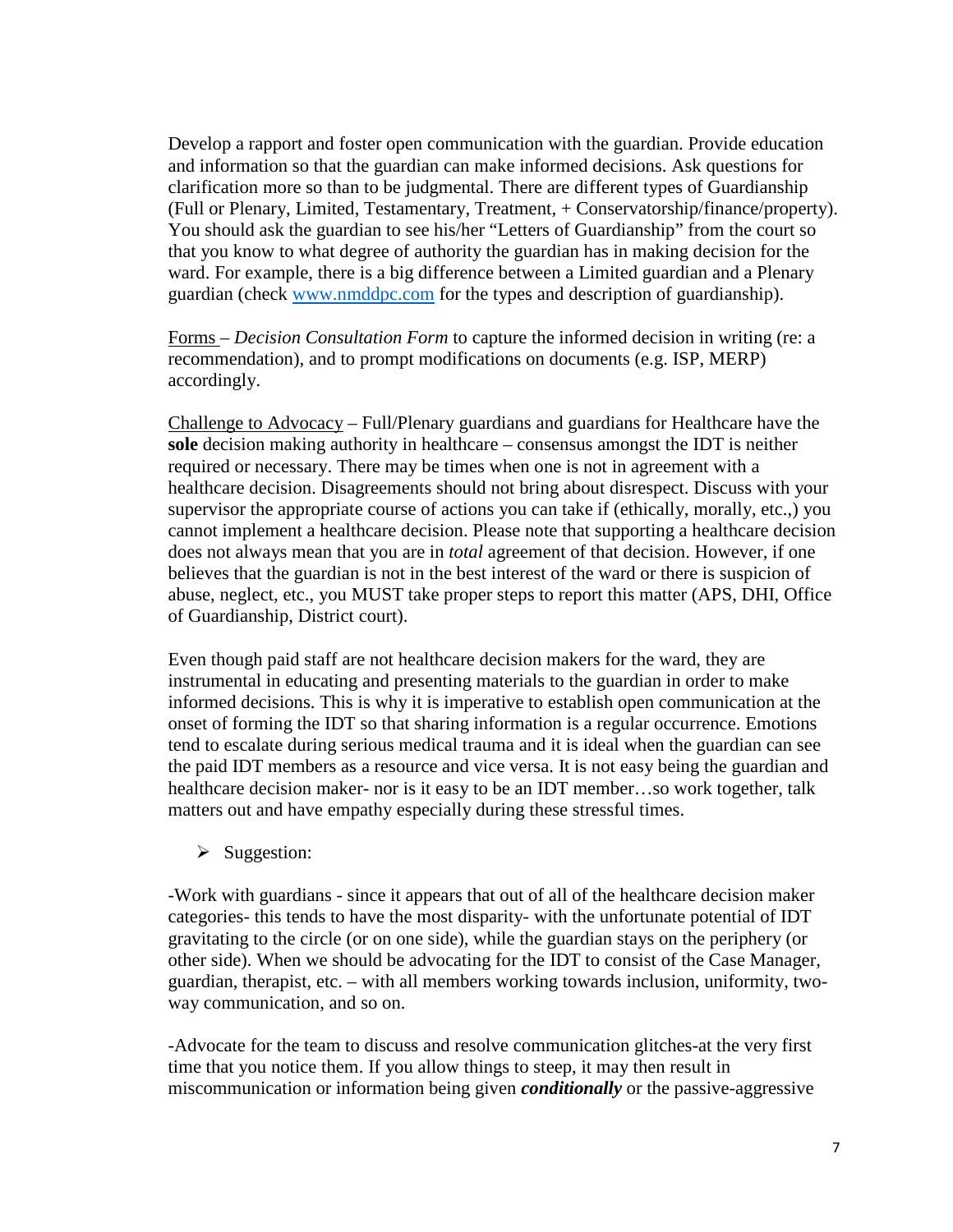lag time in sharing information ("Oh, I thought you knew that…) just to cite a few obstacles.

-It is poetry in motion when you have a strong and collaborative IDT. Aim for that and you will reap the utmost in synergy, resourcefulness, respect, two-way communication and superior quality of care. Fortunately, the one who benefits the most from this -is the Ward – the individual we serve! This helps the ward attain a wholesome quality of life with assurance that we/IDT are going to do right by and for him/her. Plus, the guardian does not have to feel "alone" when making those heavy healthcare decisions. If the guardian so prefers it, s/he can *consult* with the IDT members, mull over options and then, make an informed decision. That's powerful!!

4) Surrogate Healthcare Decision Maker- when the individual does not have a guardian, a POA, or the adult lacks capacity, according to the *NM Uniform Healthcare Decisions Act*- a person (e.g. spouse, significant other, adult child, parent, sibling, etc.) can be asked to make healthcare decisions for the individual.

Advocate: Again, if there is concern of capacity, proceed to getting testing and assessments done. In the interim, contact Lisa Storti (505) 476-8972 at DDSD/Office of Constituent Affairs for a copy and instructions on the *DDSD form on Surrogate Healthcare Decision Makers*. You may also contact Ingrid M. Nelson, MS (505) 925- 2374 at CoC as she has been deputized to explain and provide a copy of this same Surrogate form to the CM/IDT.

Forms: "*The Uniform Healthcare Decisions Act: General Information Regarding Capacity and the Designation of a Surrogate Healthcare Decision Maker* –DDSD"

Challenge to Advocacy: Temporary form – short term use. By activating this form, either a family member or friend of the family should step up to the plate to make healthcare decisions. *Simultaneously*, guardianship should be pursued either via family member or CM/IDT should look into acquiring a corporate guardian.

## $\triangleright$  Suggestion:

-When in doubt about capacity… use this form as opposed to utilizing a POA or looking the other way and going along with a person being his/her own guardian – when we could possibly be placing that individual in a very vulnerable situation. Do the right thing and advocate to keep the person safe.

## **Remember:**

Healthcare decision makers should be accessible and alert the Case manager/IDT when a phone number or address has changed. CM and Direct Support Professionals (DSP) should periodically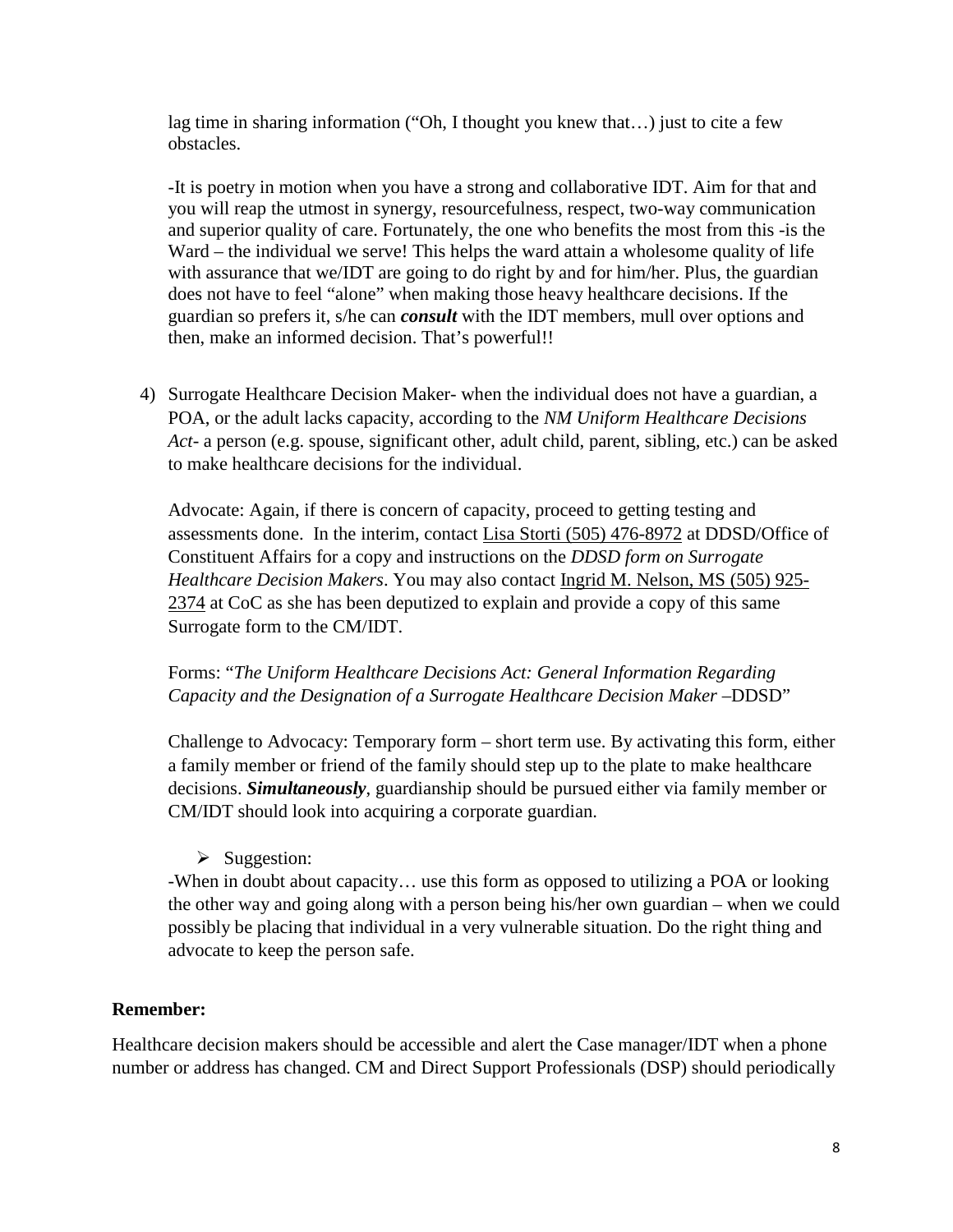confirm that the contact information is accurate and current. It's disconcerting to find out, in an emergency, that the contact information is not correct and you have no way of reaching them.

IDT should always request, read and keep a copy of the necessary documents that *verify* that the person has the legal authority to make healthcare decisions. Do not assume or loosely take anyone's word- stay vigilant as this is for *everyone's* protection.

Discussing healthcare options can be both a delicate and difficult topic for some. It is important to be mindful and respectful of cultures and values when broaching this discussion.

Support the individual in adopting healthy habits in regards to getting good sleep, eating a balanced diet and having regular exercise (in tandem with his/her health and physical condition).

Best way to encourage a good habit is to be an example of the good habit- if all IDT members had Advance Directives or Healthcare Decision forms in place on a **personal level**, they would most likely invest, on a **professional level**, in assuring that their clients have these forms, too.

Educate yourself on the laws and statutes that impact healthcare decision making. Knowledge is always power: read materials and attend as many trainings on this topic as much as possible- to get more tools in your advocacy tool box. Continue to advocate with integrity…for as long as you have breath!

#### **A few resources to consider**:

## **Resources**

"*Guidelines for Community Programs, Case managers & IDT Members Regarding Advance Directives and Healthcare Decisions*" coc.unm.edu→ Advance Directives "guidelines"

"NM Uniform Healthcare Decisions Act" - UNM HSC Institute of Ethics (505) 272-4566 [hsc-ethics@salud.unm.edu](mailto:hsc-ethics@salud.unm.edu)

*"Guardianship & Conservatorship for Adults in New Mexico"* (505) 216-1133 [www.guardianshipalliancenm.org](http://www.guardianshipalliancenm.org/)

## **Disability Rights New Mexico** 1-800-432-4682

**Office of Guardianship** (505) 841-4549

## **Medical Consultations**:

DDSD Regional Offices – Nursing, Case Management, Behavioral supports

TEASC (Transdisciplinary Evaluation and Support Clinic) – (505) 272-5158

COC (Continuum of Care) – coc.unm.edu (505) 925-2350